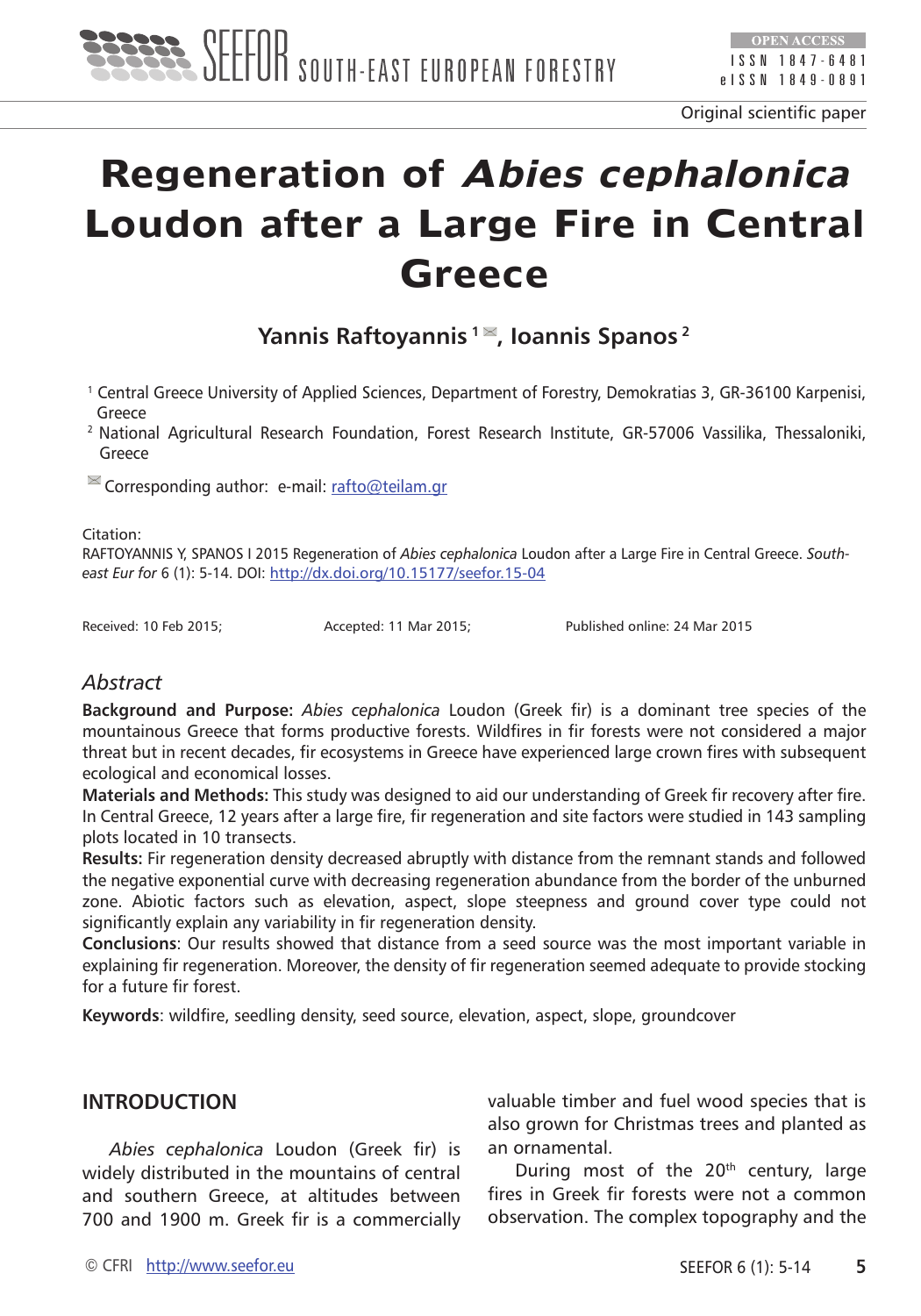high spatial heterogeneity of mountainous Greece, probably, resulted in variable fuels and burning conditions that favored a nonuniform fire behavior. Nevertheless, after many years of fire exclusion and land abandonment, Greek fir dominated and created pure stands, increasing the likelihood of large fires. Consequently, in recent years, the mountain forest ecosystems dominated by Greek fir are affected by an increasing number of wildfires of unusual size and severity [1].

This change in Greek fir fire trends could have been related to summer drought episodes that have increased in the relatively more humid and colder regions of Greece [2]. In the mountainous Mediterranean forests, alterations in composition and flammability trends are foreseen due to changes in drought stress and fire frequency [3]. For many mountain forests, fire is likely to become almost as important for shaping the landscape as the direct effects of climate change [4]. Paleoecological data show that the thermophilous Mediterranean fir stands became extinct during the last 5000 years when anthropogenic fire and browsing disturbance increased [5]. In many occasions, the fire-intolerant fir forests were replaced by fire-tolerant forest species like oaks and the current distribution of *Abies* species in Europe has been reduced in areas less affected by fire [6].

The fire traits of Greek fir include a thin and flammable bark that provides little insulation for the cambium, shallow roots which are susceptible to soil heating, low crown base branches and flammable foliage [2]. Moreover, Greek fir has a tendency to grow in dense stands, many of which are of old age and increased mortality episodes have resulted in large amounts of dead fuels.

Greek fir is vulnerable to fire as it does not produce serotinous cones and does not maintain a seed bank when summer wildfires occur [7]. Greek fir reaches reproductive maturity at around 50 years and cone production peaks at the age of 100-140 years. Seed availability varies considerably between years due to masting and seed dispersal usually begins in October. Since the window of opportunity for seedling establishment is short and germination rates are low, the first years after a fire are crucial for successful tree recruitment [8].

The response of fir ecosystems to fire may vary with fire frequency, size and severity, associated vegetation in the preand post-fire community, site conditions, distance to remnant stands, browsing and post-fire management. The rate of seedling establishment is quite variable and depends on the proximity of the seed source and seed production during the post-fire years [9]. Site conditions can be important during the early postfire years but tend to decrease with increasing time elapsed since fire, as canopy composition is getting more similar to pre-fire structure [9].

In many areas affected by stand-replacing fire, the natural return of fir forests is uncertain and opinions for postfire management differ. Arianoutsou *et al.* [10] concluded that the postfire recovery of Greek fir would be a slow process where unburned patches would play an important role. For the same site, Ganatsas *et al.* [11] suggested that without human intervention, shrubs and herbaceous species would dominate and planting could be the only solution for the reintroduction of Greek fir.

The capacity of Greek fir to regenerate after large stand-replacing fires is not well studied and this study was designed to aid our understanding of Greek fir recovery after fire with the aim to assist decision making in postfire management. The specific objectives were to evaluate the extent to which site factors affect fir regeneration after fire and identify the most important ones.

## **MATERIALS AND METHODS**

#### **Site Description**

Our study area was located in the mountain fir forests of Central Greece (39°04'40"N,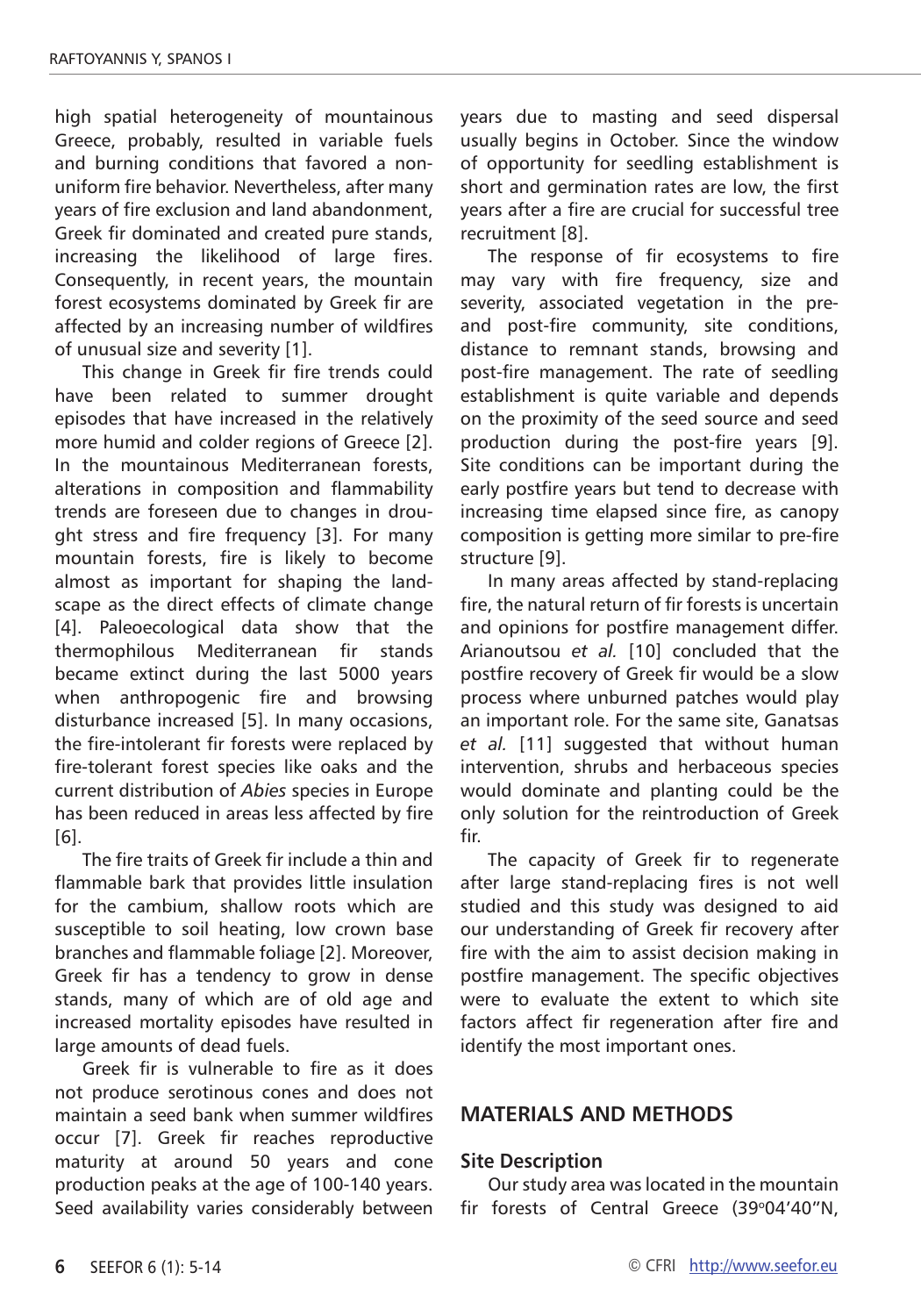21°57'08"E). The site has an oro-Mediterranean climate with cold and moist winters and relatively dry summers. The dry season lasts on average 2.5 months, from mid-June to the end of August. Meteorological data, for the last 18 years, from the nearby weather station of Fourna (39°03'32"N, 21°52'39"E) show that the mean annual temperature was  $10.7^{\circ}$ C and the mean annual rainfall was 1131 mm. The soils were mainly luvizols and acrisols developed on limestone and flysch.

Before fire, Greek fir was the dominant tree species while *Juniperus oxycedrus* L., *Quercus frainetto* Ten., *Quercus pubescens* Willd., *Ilex aquifolium* L. and *Crataegus monogyna* Jacq., were the main understorey woody species. The Greek fir tree (dbh>10 cm) density of unburned stands was estimated from 13 randomly selected rectangular plots (40x10 m) and resulted in a mean density of 1125 mature fir trees∙ha-1 (range 720-1634 trees∙ha-1).

On the 21<sup>th</sup> of September 2000, a wildfire started and burned 3100 ha of fir forest. Immediately after fire, the burned trees were logged and the site was left to regenerate naturally without any planting. In the burned area most understory woody species regenerated by resprouting, with the exception of juniper, but their density was very low. After fire, the main herbaceous plants found in the burned area were *Pteridium aquilinum* (L.) Kuhn, *Fragaria vesca* L., *Brachypodium sylvaticum* (Huds.) Beauv., *Digitalis ferruginea* L., *Hypericum perforatum* L., and various species of *Achillea*, *Aegilops*, *Agrostis*, *Bromus*, *Poa*, *Cirsium*, *Phlomus*, *Thymus*, *Trifolium* and *Vicia*.

# **Sampling Design**

In the summer of 2012, fir regeneration was recorded along 10 transects, following a systematic sampling where transects were separated by a distance of 100 m. Each transect started from an unburned forest edge and extended into the burn at a right angle until the distance from a point in the fire perimeter was equal to the distance from the starting point of trasect (220-550 m). The center of the

initial sampling plots was located 10 m away from the stems of the first remnant fir trees, in order to exclude any crown effect. Along transects, circular sampling plots of 5 m radius (area =  $78.5$  m<sup>2</sup>) were located every 30 m. with a total of 143.

At each sampling plot, fir regeneration was assessed by counting the number of wellestablished individual plants (height > 20 cm). Furthermore, the dominant groundcover type was visually characterized at 10 points (every 1 m) along the main 10 m diameter of each sampling plot and the results were transformed to percentages [12]. The four groundcover types were: 1) bare mineral soil or stones, 2) dead plant biomass (litter or downed herbs and trees), 3) other competing vegetation (herbaceous or woody plants), 4) fir plants. Furthermore, in each sampling plot, we recorded the distance from a seed source (m), slope steepness (%), prevailing aspect (North, East, South, West) and elevation (meters above sea level) with the aid of a measure tape, GPS, clinometer, compass and a laser distance meter (LaserAce, MDL, UK).

# **Data Analysis**

The relationship between postfire fir recruitment and site factors (distance from seed source, altitude, slope steepness, aspect and groundcover) was investigated using linear regression analysis. Fir seedling density data were positively skewed and were log (x+1) transformed to meet the distributional assumptions. Model selection was performed using the Best Subsets tool of MINITAB 15 statistical software (Minitab Inc., State College, PA). Best Subsets compares all possible models using a specified set of predictors, and displays the best-fitting models that contain one predictor, two predictors, and so on. Analysis of variance followed by the Tukey's multiple comparison test were used to identify significant differences in seedling densities at various distances from the seed source. Analyses were conducted at a significance level p<0.05.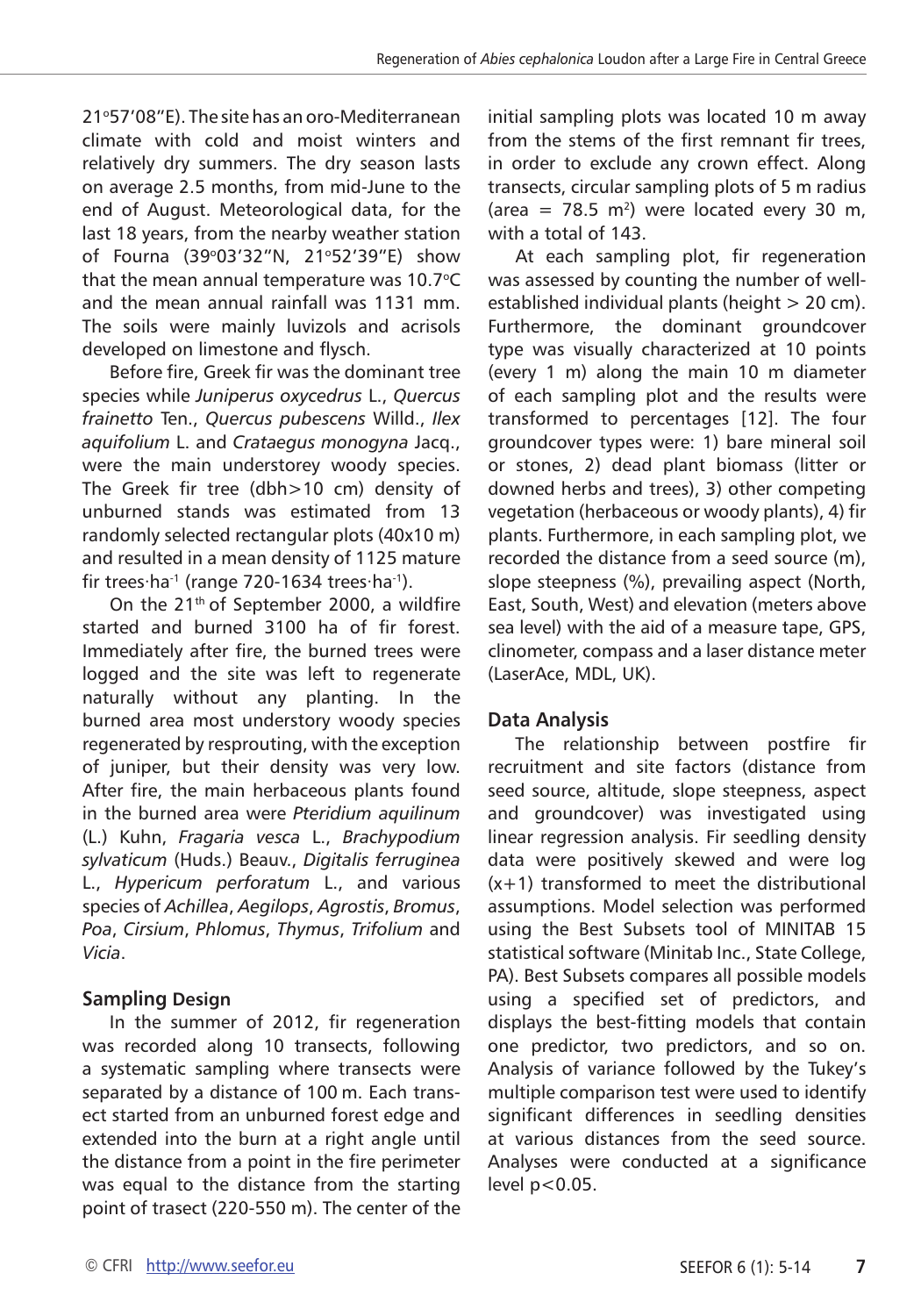#### **RESULTS**

Regression analysis showed that only the distance to seed source was a significant and important predictor of fir regeneration density. This model explained 54% of the variation in the response variable. Adding more predictors to the model did not improve it. The model was: log (Seedling density+1) = 3.6719 – 0.004806 Distance (m) from seed source.

Further regression analyses using the residuals of the main analysis and the other site factors as predictors resulted in models that explained very low percentages of the variation in seedling density and are not presented here.

Fir regeneration followed a negative exponential decline with distance from seed source (Figure 1). Overall, the mean density of fir was 1436 seedlings∙ha-1 (range 0-13843 seedlings∙ha<sup>-1</sup>) and fir seedlings were found in 92% of the sampling plots. The analysis of variance revealed significant differences in seedling concentrations at various distances from the seed source. Ten meters away from the seed source, the mean density of fir seedlings was 10084 seedlings∙ha-1 (range 5207-13843). At 40 m from the seed source, the mean number of fir seedling dropped sharply to 2591 seedlings∙ha-1, then at 70 m to 1791 seedlings∙ha<sup>-1</sup> and at 100 m to 1435 seedlings∙ha-1. Beyond 100 m, the distance from seed source no longer resulted in significant differences in seedling density. Mean fir densities remained above 1000 seedlings∙ha-1 up to 130 m and dropped below 500 seedlings∙ha-1 beyond 220 m from seed source. Almost half of fir seedlings (49%) were found in the initial sampling plots at 10 m from the seed source while 70% of the total number of seedlings occurred within 70 m from the remnant stands.

The mean altitude of all sampling plots was 1305 m (range 1179-1399 m) while half of the sampling plots were located in a small altitudinal range of only 50 m (1300-1350 m) (Figure 2). High seedling densities were observed above 1330 m and low below 1250 m a.s.l.. Slope steepness varied from 0 to 47% (mean 24%) and no clear effect on fir regeneration density could be detected (Figure 3). Aspect had no



**FIGURE 1.** Fir seedling densities observed at various distances from the seed source. Dots represent the mean with 95% confidence intervals.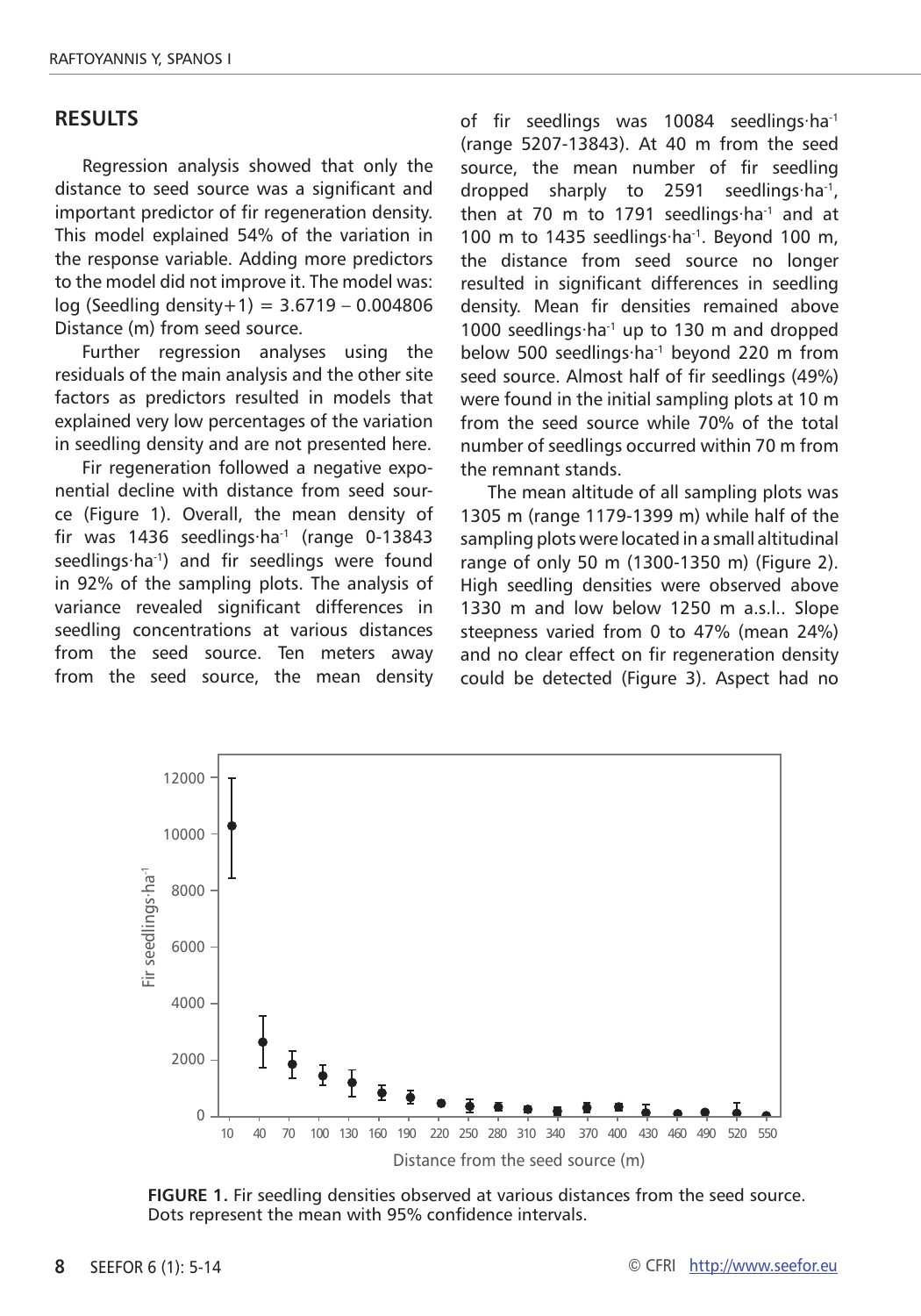clear effect on fir regeneration density while most sampling plots were located on southern aspects and very few on western aspects (Figure 4).

Groundcover type was not an important predictor of fir regeneration. High fir regeneration densities were recorded mainly in the sampling plots with 10% of exposed soil or rocks (Figure 5). Most of the high seedling densities were observed in sampling plots that were covered by litter or woody debris at 20%. High fir seedling densities were observed in the few sampling plots with low competition from other vegetation.



**FIGURE 2.** Scatterplot of fir seedling densities against altitude above sea level



**FIGURE 3.** Fir seedling densities observed at different slope gradients. Dots represent individual values.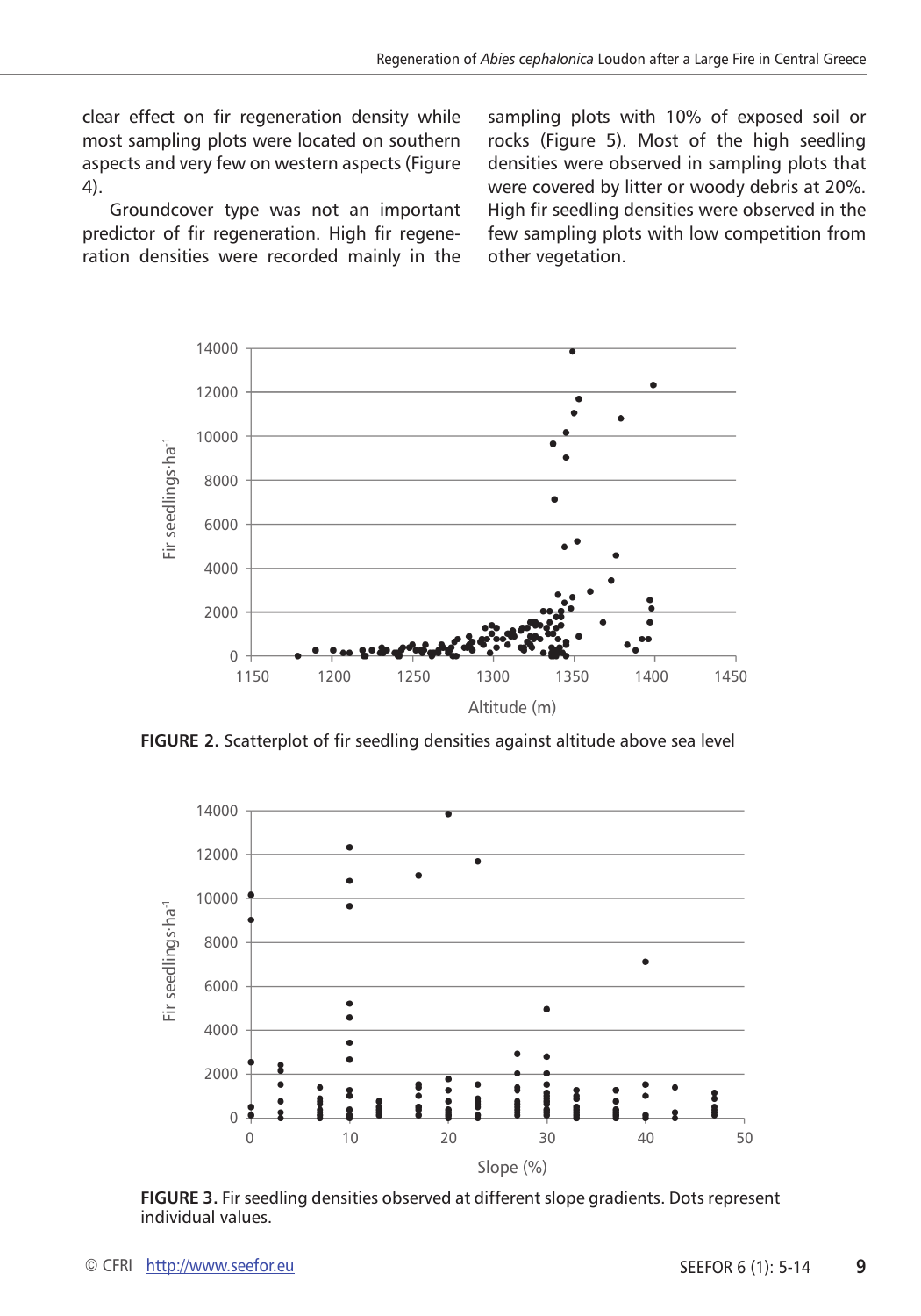

**FIGURE 4.** Fir seedling densities observed at different aspects. Dots represent individual values.



**FIGURE 5.** Fir seedling densities observed at different levels of groundcover type (exposed soil or rock, dead plant biomass, other vegetation). Dots represent individual values.

# **DISCUSSION**

In this study, the distance from a seed source was the most important variable in explaining fir regeneration when compared to other site variables, a common observation in similar studies [13, 14]. Greek fir regeneration density decreased abruptly with distance from remnant stands and followed the negative exponential curve with decreasing regeneration abundance from the border of the unburned zone, a typical pattern of postfire fir regeneration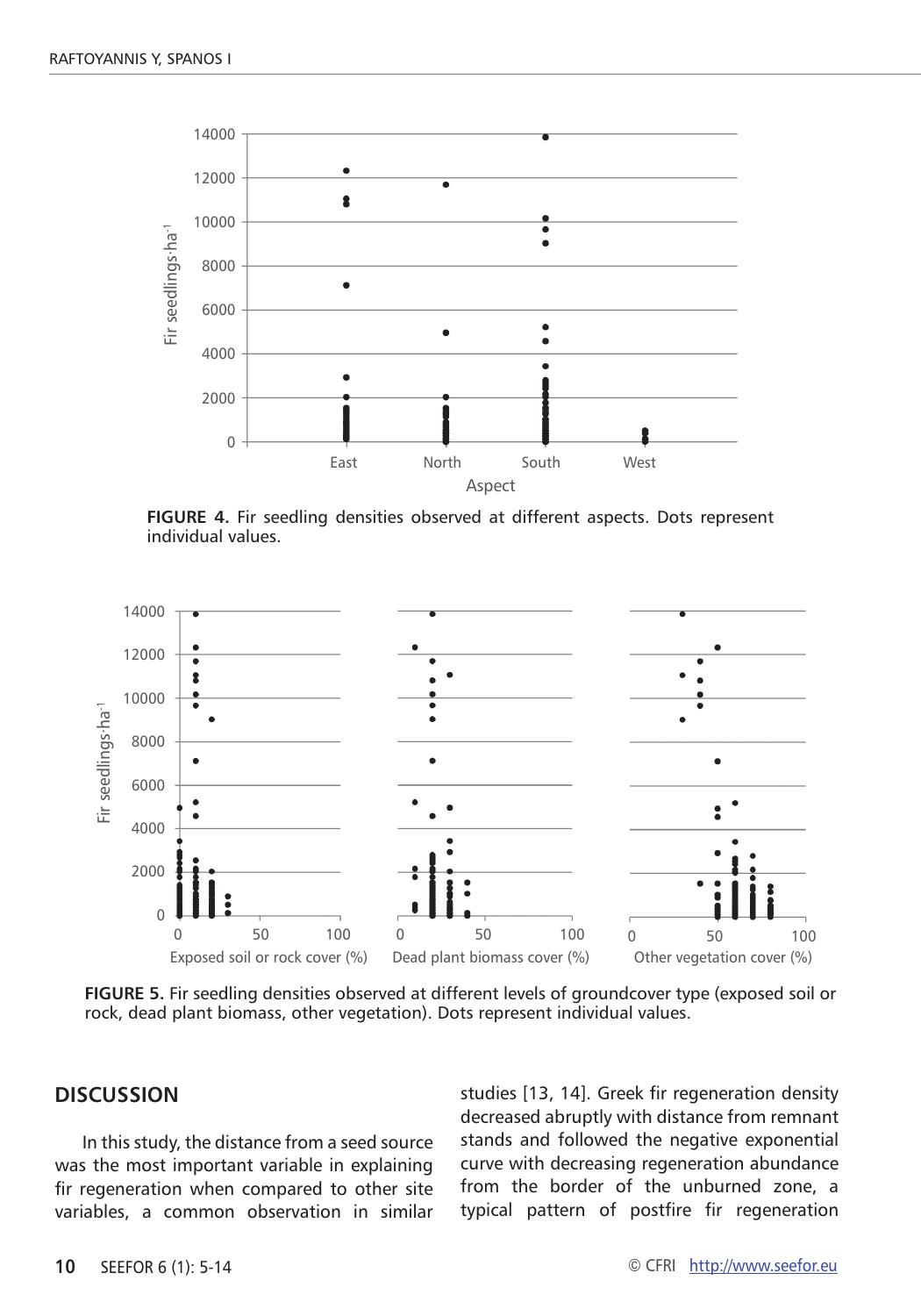[12, 15]. Mature trees that survive fire and remnant stands are the only seed sources for colonization of burned sites [16] and the high concentration of seedlings near the remnant stands is a common observation for nonserotinous conifers [14].

Twelve years after fire, the mean density of fir seedlings was 1436 stems∙ha<sup>-1</sup> which is close to and even higher than the fir density of the surrounding unburned stands (1125 stems∙ha-1). Similar studies report a mean seedling density from 362 stems∙ha<sup>-1</sup> [17] to 1603 stems∙ha-1 [18]. However, two studies on Greek fir regeneration reported that, 2 and 3 years after fire, no fir seedlings were observed although a considerable amount of healthy seeds was counted on the ground at distances up to 70 m from remnant trees [11, 16]. It seems that time since fire is positively correlated with seedling abundance for late successional conifer species such as firs that will dominate in the absence of fire [19]. Fir seedlings, usually, establish within 5 years of the fire [20] and while fir recruitment can be low during the first 50 years, it increases to higher levels thereafter by advancing waves of regeneration when the pioneering firs mature [21, 22].

Although seedling density is higher at forest edges, the natural fir regeneration can be abundant at distances greater than 200 m or 400 m from a seed source before declining farther away [18, 23, 24]. In our site, the mean fir densities remained above 500 seedlings∙ha-1 up to 220 m from the remnant stands and even at distances greater than 400 m, some fir seedlings were recorded. The observed seedling densities could lead to the creation of a mature fir forest within 50 years after fire that will cover most of the burned area. By the end of this century, the whole burned area is expected to be naturally reforested and occupied by a mature fir forest.

The relationship between fir regeneration and altitude was difficult to interpret, as many environmental variables covaried with altitude, the altitude range was small (almost 200 m) and the high seedling densities observed in the higher altitudes were mainly due to their proximity to seed sources. Post-fire conifer regeneration usually increases across the elevation gradient, possibly due to increasing moisture availability as a result of an increase in precipitation and decrease in temperature at higher elevations [8, 17, 25]. Moreover, slope steepness was not considered an important abiotic factor of fir regeneration as has also been reported elsewhere [18, 19].

Aspect had no clear effect on fir regeneration density and it was not an important predictor as has also been reported by Donato *et al.* [18]. However, other studies show that a northern aspect favors fir regeneration [22, 26]. Moisture stress can be a critical factor limiting conifer regeneration in dry coniferous forests and is usually higher in sites of high solar radiation [14, 17, 21, 25). Our observations can be partially explained due to the fact that Greek fir is considered one of the best drought-adapted European firs [27]. Moreover, our site was not a dry area but a relatively moist one with high rainfall and deep soils that can support good fir regeneration even in areas with high solar radiation.

Fir regeneration was high in locations with a low percentage of exposed soil or rocks. Seed germination and seedling survival after disturbance are generally favored by a thin organic layer and exposed mineral soil [28]. However, such seedbeds are usually found in the interior of a fire, away from the seed source which is the most important variable affecting fir regeneration [29]. As a result, tree recruitment can be even negatively related to the availability of exposed mineral soil in the first years after fire [25].

The effect of dead plant biomass on fir regeneration was not clear although most high seedling densities were observed in sampling plots covered with litter or woody debris at 20-30%. Following fire, fir establishment can be higher near woody debris than other microsite features [21]. The positive impact of coarse woody debris on plant regeneration can be attributed to its protective role from high temperatures and excessive water loss [14].

Greek fir establishment was low where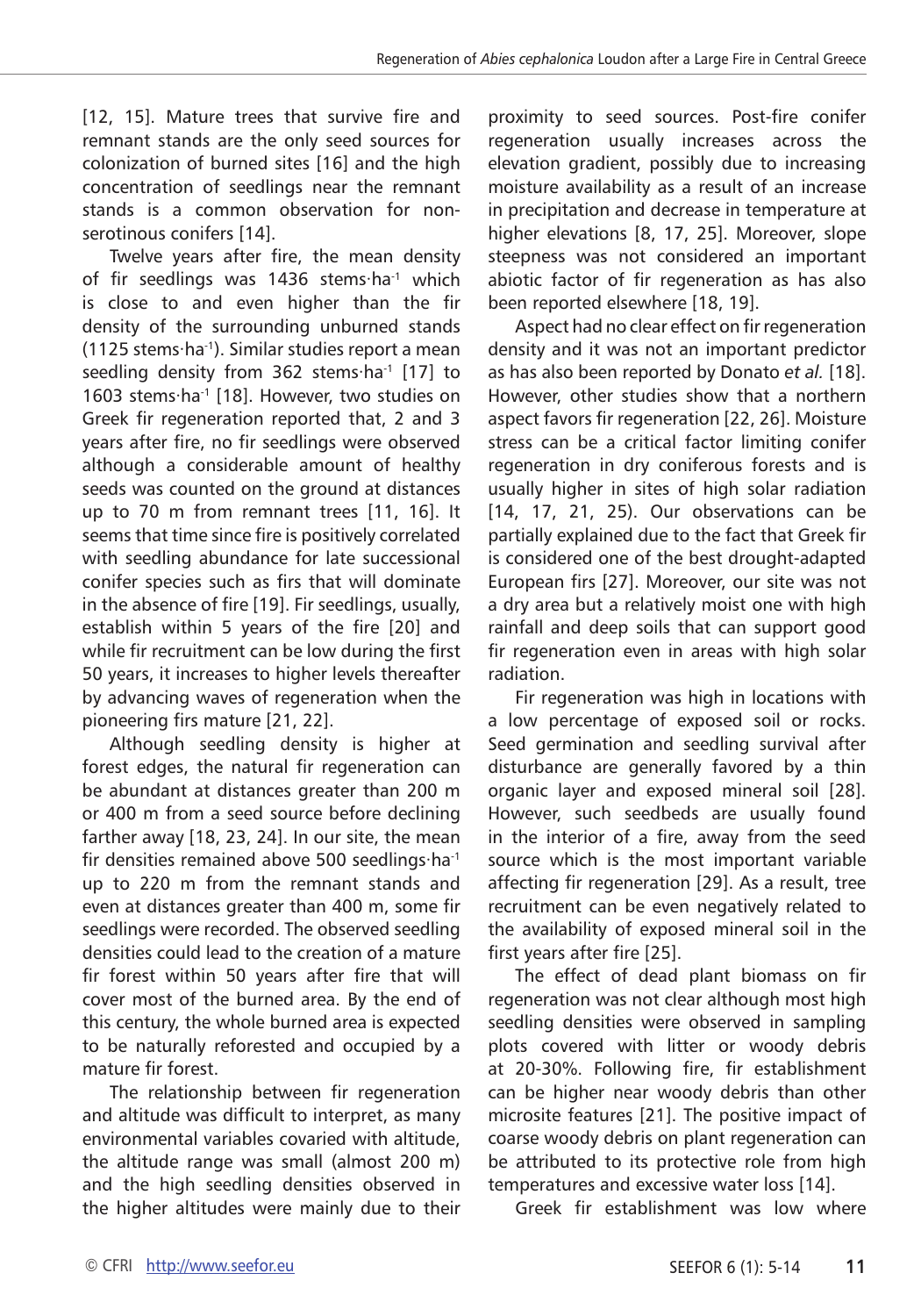the herbaceous and woody plant cover was dense. The competing vegetation were mainly herbaceous plants and after fire the window of opportunity for conifer recruitment was probably very short as the rapid spread of herbaceous species increased competition and reduced the availability of favorable seedbeds [25].

## **CONCLUSIONS**

In conclusion, after a large stand-replacing fire, Greek fir regeneration depended mainly on the distance from seed source. Abiotic factors such as elevation, aspect, slope steepness and ground cover type could not significantly explain any variability in fir regeneration density. Moreover, the density of fir regeneration seemed adequate to provide stocking for a future fir forest. However, our conclusions are valid only for our site, one of the best sites for fir growth in Greece. In less favorable areas, fir regeneration could be delayed or possibly replaced by shrubs or hardwoods.

#### **Acknowledgements**

This research has been co-financed by the European Union (European Social Fund – ESF) and Greek national funds through the Operational Program "Education and Lifelong Learning" of the National Strategic Reference Framework (NSRF) Research Funding Program: ARCHIMEDES III, Investing in knowledge society through the European Social Fund.

## **RefereNces**

- 1. ARIANOUTSOU M, LEONE V, MOYA D, LOVREGLIO R, DELIPETROU P, DE LAS HERAS J 2012 Management of Threatened, High Conservation Value, Forest Hotspots Under Changing Fire Regimes. *In*: Moreira F, Arianoutsou M, Corona P, De las Heras J (*eds*) Post‐Fire Management and Restoration of Southern European Forests, Springer, Dordrecht, The Netherlands, pp 257‐291. DOI: [http://dx.doi.](http://dx.doi.org/10.1007/978-94-007-2208-8_11) [org/10.1007/978-94-007-2208-8\\_11](http://dx.doi.org/10.1007/978-94-007-2208-8_11)
- 2. DIMITRAKOPOULOS AP, VLAHOU M, ANAGNOSTOPOULOU CG, MITSOPOULOS ID 2011 Impact of drought on wildland fires in Greece: Implications of climatic change? *Climatic Change* 109 (3-4): 331-347. DOI: [http://dx.doi.](http://dx.doi.org/10.1007/s10584-011-0026-8) [org/10.1007/s10584-011-0026-8](http://dx.doi.org/10.1007/s10584-011-0026-8)
- 3. FYLLAS NM, TROUMBIS AY 2009 Simulating vegetation shifts in north-eastern Mediterranean mountain forests under climatic change scenarios. *Glob Ecol Biogeogr* 18 (1): 64-77. DOI: [http://](http://dx.doi.org/10.1111/j.1466-8238.2008.00419.x) [dx.doi.org/10.1111/j.1466-8238.2008.00419.x](http://dx.doi.org/10.1111/j.1466-8238.2008.00419.x)
- 4. SCHUMACHER S, BUGMANN H 2006 The relative importance of climatic effects, wildfires and management for future forest landscape dynamics in the Swiss Alps. *Global Change Biol* 12 (8): 1435- 1450. DOI: [http://dx.doi.org/10.1111/j.1365-](http://dx.doi.org/10.1111/j.1365-2486.2006.01188.x) [2486.2006.01188.x](http://dx.doi.org/10.1111/j.1365-2486.2006.01188.x)
- 5. TINNER W, COLOMBAROLI D, HEIRI O, HENNE PD, STEINACHER M, UNTENECKER J, VESCOVI E, ALLEN JRM, *et al.* 2013 The past ecology of *Abies alba* provides new perspectives on future responses of silver fir forests to global warming. *Ecol Monogr* 83 (4): 419-439. DOI: [http://dx.doi.](http://dx.doi.org/10.1890/12-2231.1) [org/10.1890/12-2231.1](http://dx.doi.org/10.1890/12-2231.1)
- 6. TINNER W, HUBSCHMID P, WEHRLI M, AMMANN B, CONEDERA M 1999 Long-term forest fire ecology and dynamics in southern Switzerland. *J Ecol* 87 (2): 273-289. DOI: [http://dx.doi.org/10.1046/](http://dx.doi.org/10.1046/j.1365-2745.1999.00346.x) [j.1365-2745.1999.00346.x](http://dx.doi.org/10.1046/j.1365-2745.1999.00346.x)
- 7. POLITI PI, GEORGHIOU K, ARIANOUTSOU M 2011 Reproductive biology of *Abies cephalonica* Loudon in Mount Aenos National Park, Cephalonia, Greece. *Trees* 25 (4): 655-668. DOI: [http://dx.doi.](http://dx.doi.org/10.1007/s00468-011-0542-1) [org/10.1007/s00468-011-0542-1](http://dx.doi.org/10.1007/s00468-011-0542-1)
- 8. POLITI PI, ARIANOUTSOU M, STAMOU GP 2009 Patterns of *Abies cephalonica* seedling recruitment in Mount Aenos National Park, Cephalonia, Greece. *Forest Ecol Manag* 258 (7): 1129-1136. DOI: [http://](http://dx.doi.org/10.1016/j.foreco.2009.05.038) [dx.doi.org/10.1016/j.foreco.2009.05.038](http://dx.doi.org/10.1016/j.foreco.2009.05.038)
- 9. DE GRANDPRE L, MORISSETTE J, GAUTHIER S 2000 Long-term post-fire changes in the northeastern boreal forest of Quebec. *J Veg Sci* 11 (6): 791-800. DOI:<http://dx.doi.org/10.2307/3236549>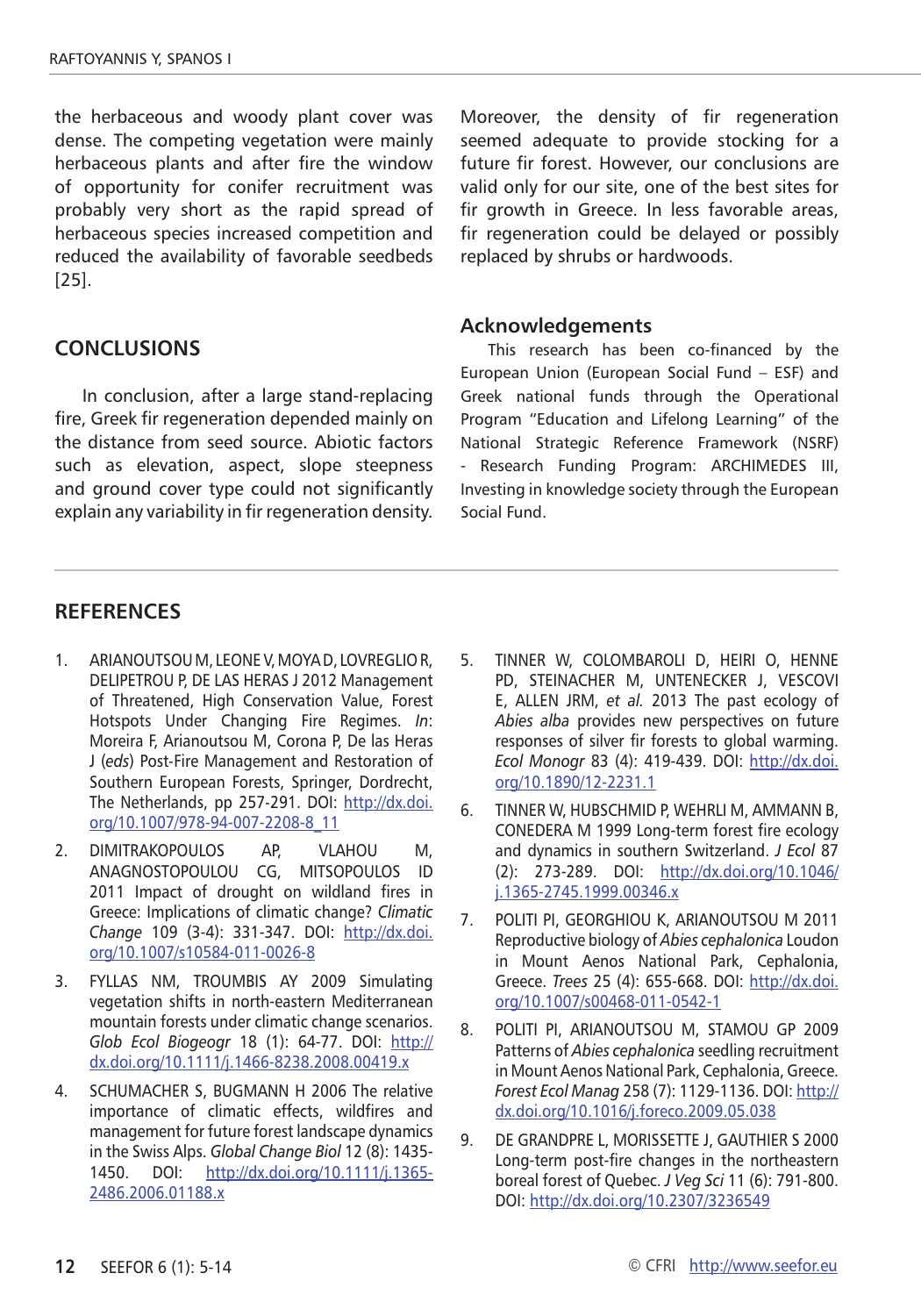- 10. ARIANOUTSOU M, CHRISTOPOULOU A, KAZANIS D, TOUNTAS TH, GANOU E, BAZOS I, KOKKORIS Y 2010 Effects of fire on high altitude coniferous forests of Greece. *In*: Viegas DX (*ed*) Book of Proceedings of the VI<sup>th</sup> International Conference of Forest Fire Research, Coimbra, Portugal, 15-18 November 2010. University of Coimbra, Coimbra, Portugal. URL: [http://www.uaeco.edu.gr/files/PDF/](http://www.uaeco.edu.gr/files/PDF/int_conf_proc/41_Arianoutsou_et_al.2010.pdf) [int\\_conf\\_proc/41\\_Arianoutsou\\_et\\_al.2010.pdf](http://www.uaeco.edu.gr/files/PDF/int_conf_proc/41_Arianoutsou_et_al.2010.pdf) (12 December 2014)
- 11. GANATSAS P, DASKALAKOU E, PAITARIDOU D 2012 First results on early post-fire succession in an *Abies cephalonica* forest (Parnitha National Park, Greece). *iForest-Biogeosciences and Forestry* 5: 6-12. DOI: [http://dx.doi.org/10.3832/ifor0600-](http://dx.doi.org/10.3832/ifor0600-008) [008](http://dx.doi.org/10.3832/ifor0600-008)
- 12. RAFTOYANNIS Y, SPANOS I 2005 Evaluation of log and branch barriers as post-fire rehabilitation treatments in a Mediterranean pine forest in Greece. *Int J Wildland Fire* 14 (2): 183-188. DOI: <http://dx.doi.org/10.1071/WF04031>
- 13. ASSELIN H, FORTIN MJ, BERGERON Y 2001 Spatial distribution of late-successional coniferous species regeneration following disturbance in southwestern Québec boreal forest. *Forest Ecol Manag* 140 (1): 29-37. DOI: [http://dx.doi.](http://dx.doi.org/10.1016/S0378-1127(00)00273-5) [org/10.1016/S0378-1127\(00\)00273-5](http://dx.doi.org/10.1016/S0378-1127(00)00273-5)
- 14. CHRISTOPOULOU A, FYLLAS NM, ANDRIOPOULOS P, KOUTSIAS N, DIMITRAKOPOULOS PG, ARIANOUTSOU M 2014 Post-fire regeneration patterns of *Pinus nigra* in a recently burned area in Mount Taygetos, Southern Greece: The role of unburned forest patches. *Forest Ecol Manag* 327 (1): 148-156. DOI: [http://dx.doi.org/10.1016/j.](http://dx.doi.org/10.1016/j.foreco.2014.05.006) [foreco.2014.05.006](http://dx.doi.org/10.1016/j.foreco.2014.05.006)
- 15. GREENE DF, JOHNSON EA 1996 Wind dispersal of seeds from a forest into a clearing. *Ecology* 77 (2): 595-609. DOI: http://dx.doi.org/10.2307/2265633
- 16. ARIANOUTSOU M, CHRISTOPOULOU N, GANOU E, KOKKORIS Y, KAZANIS D 2009 Post-fire response of the Greek endemic *Abies cephalonica* forests in Greece: the example of a NATURA 2000 site in Mt Parnitha National Park. *In*: Miko L, Boitani L (*eds*) Book of Abstracts of the 2nd European Congress of Conservation Biology: "Conservation biology and beyond: from science to practice", Prague, Czech Republic, 1-5 September 2009. Czech University of Life Sciences, Faculty of Environmental Sciences, Prague, Czech Republic, pp 52. URL: [http://www.carnivoreconservation.](http://www.carnivoreconservation.org/files/meetings/eccb_2009.pdf) [org/files/meetings/eccb\\_2009.pdf](http://www.carnivoreconservation.org/files/meetings/eccb_2009.pdf) (11 December 2014)
- 17. DODSON EK, ROOT HT 2013 Conifer regeneration following stand-replacing wildfire varies along an elevation gradient in a ponderosa pine forest, Oregon, USA. *Forest Ecol Manag* 302 (15): 163-170. DOI: [http://dx.doi.org/10.1016/j.](http://dx.doi.org/10.1016/j.foreco.2013.03.050) [foreco.2013.03.050](http://dx.doi.org/10.1016/j.foreco.2013.03.050)
- 18. DONATO DC, FONTAINE JB, CAMPBELL JL, ROBINSON WD, KAUFFMAN JB, LAW BE 2009 Conifer regeneration in stand-replacement portions of a large mixed severity wildfire in the Klamath-Siskiyou Mountains. *Can J Forest Res* 39 (4): 823-838. DOI: [http://dx.doi.org/10.1139/X09-](http://dx.doi.org/10.1139/X09-016) [016](http://dx.doi.org/10.1139/X09-016)
- 19. KNEESHAW DD, BERGERON Y 1996 Ecological factors affecting the abundance of advance regeneration in Quebec's southwestern boreal forest. *Can J Forest Res* 26 (5): 888-898. DOI: <http://dx.doi.org/10.1139/x26-097>
- 20. JOHNSON CG 1998 Vegetation response after wildfires in national forests of northeastern Oregon.US Department of Agriculture, Forest Service, Pacific Northwest Region, Portland, OR, USA, 128 p
- 21. LITTLE RL, PETERSON DL, CONQUEST LL 1994 Regeneration of subalpine fir (*Abies lasiocarpa*) following fire: effects of climate and other factors. *Can J Forest Res* 24 (5): 934-944. DOI: [http://](http://dx.doi.org/10.1139/x94-123) [dx.doi.org/10.1139/x94-123](http://dx.doi.org/10.1139/x94-123)
- 22. GALIPEAU C, KNEESHAW D, BERGERON Y 1997 White spruce and balsam fir colonization of a site in the southeastern boreal forest as observed 68 years after fire. *Can J Forest Res* 27 (2): 139-147. DOI:<http://dx.doi.org/10.1139/x96-148>
- 23. SHATFORD JPA, HIBBS DE, PUETTMANN KJ 2007 Conifer regeneration after forest fire in the Klamath-Siskiyous: How much, how soon? *J Forest* 105 (3): 139-146
- 24. HARPER KA, DRAPEAU P, LESIEUR D, BERGERON Y 2014 Forest structure and composition at fire edges of different ages: Evidence of persistent structural features on the landscape. *Forest Ecol Manag* 314 (15): 131-140. DOI: [http://dx.doi.](http://dx.doi.org/10.1016/j.foreco.2013.12.009) [org/10.1016/j.foreco.2013.12.009](http://dx.doi.org/10.1016/j.foreco.2013.12.009)
- 25. MOSER B, TEMPERLI C, SCHNEITER G, WOHLGEMUTH T 2010 Potential shift in tree species composition after interaction of fire and drought in the Central Alps. *Eur J For Res* 129 (4): 625-633. DOI: [http://dx.doi.org/10.1007/s10342-](http://dx.doi.org/10.1007/s10342-010-0363-6) [010-0363-6](http://dx.doi.org/10.1007/s10342-010-0363-6)